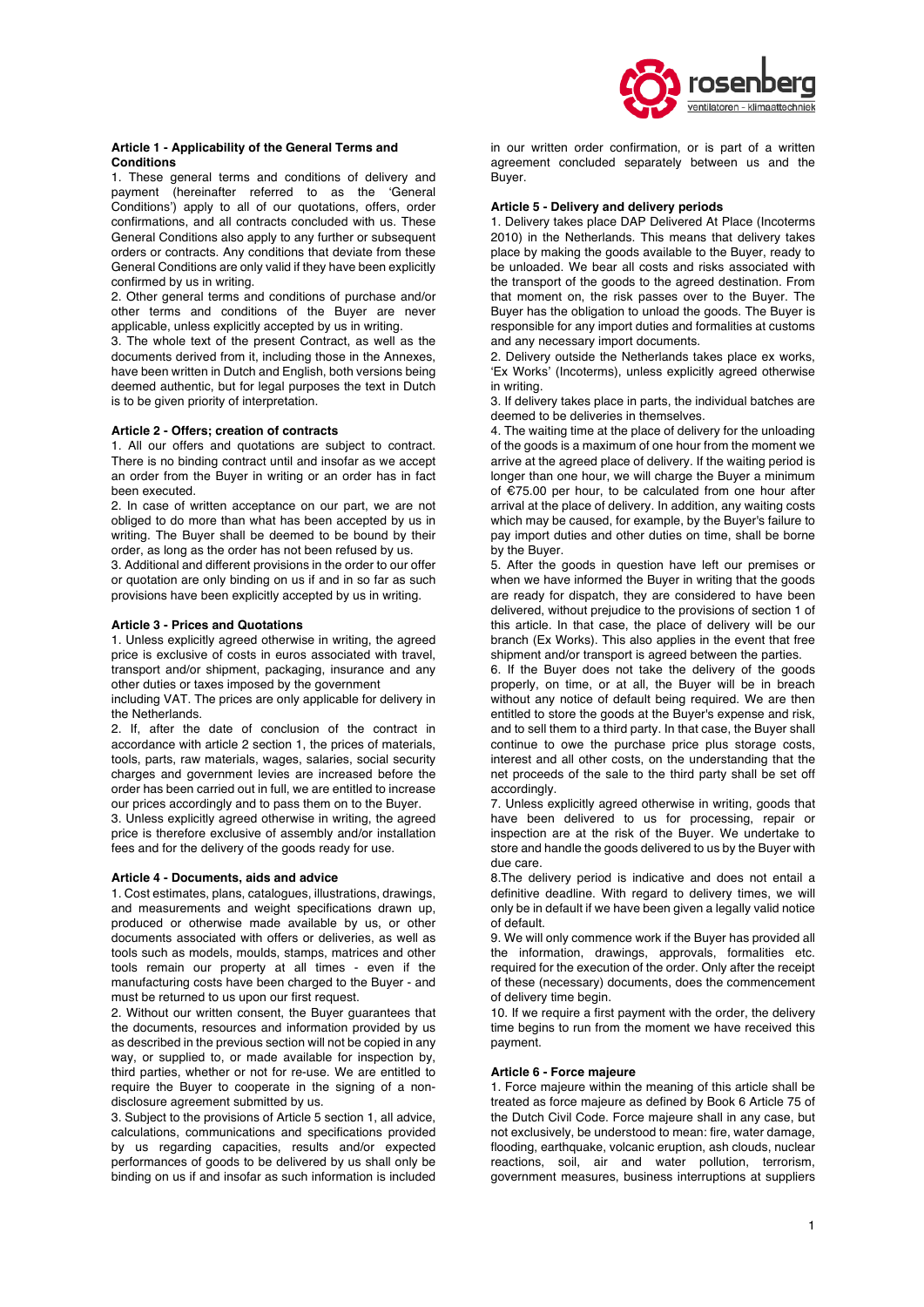

as well as non-performance of suppliers, including late deliveries, war, war risk, civil war, riots, hostage-taking, (bio)chemical weapons or risk thereof, theft, asbestos, transport impediments, strikes (organised and unorganised), sit-in, excessive absenteeism of personnel, lack of manpower or raw materials, defects in machinery or installations, disruptions in the supply of energy, all these either in our company or from third parties from whom we have to obtain all or part of the required materials or raw materials, as well as during storage or transport, whether or not under our own management, and furthermore for all other reasons, arising through no fault of our own.

2. During force majeure, delivery and our other obligations are suspended.

3. If, due to force majeure, the delivery is delayed by more than 6 months, both we and the Buyer are entitled to terminate the contract, without judicial intervention, and without becoming liable for damages.

4. If we have already partially fulfilled our obligations when force majeure occurs or if we can only partially fulfil our obligations, we shall be entitled to invoice the part already delivered or the part that can be delivered separately and the Buyer shall be obliged to pay this invoice as if it were a separate agreement.

5. In the event of force majeure, the Buyer is not entitled to compensation.

## **Article 7 - Retention of title**

1. Sale and delivery take place under extensive retention of title. The ownership of goods sold and delivered, including those already paid for, is reserved until all our claims against the Buyer, pursuant to the agreements and related activities - including interest, costs, surcharges and taxes - have been paid.

2. The Buyer is not entitled before that time to transfer, encumber, pledge, loan or mortgage the goods, or to transfer in any other way to third parties. The Buyer is entitled to process and/or use these goods only within the framework of its normal business activities.

3. The Buyer is obliged to insure the goods delivered subject to the retention of title and to keep them insured against fire, explosion, and water damage as well as against theft. The Buyer is obliged to make the policy of the aforementioned insurance available for inspection at our first request. From the moment of delivery, the Buyer shall bear the risk of loss, damage or any other reduction in value of the delivered goods.

4. The Buyer is obliged to store the goods that have been delivered under the retention of title with due care and as the recognisable property of us. In the event of a breach of this provision, the purchase price shall become immediately due and payable in full.

5. The Buyer will always enable us to immediately take back the delivered goods, without further notice of default or judicial intervention. Without prejudice to our other rights, we are irrevocably authorised by the Buyer, and without any notice of default or judicial intervention, if the Buyer fails to comply with its payment and other obligations to us properly, on time, or at all, to dismantle and take possession of the goods delivered by us, which may be attached to movable or immovable property, at our first request. The Buyer is also liable to an immediately payable penalty of €1,000.00 for each day that the Buyer retains the goods, as from the date on which the Buyer is served with notice of default. The costs arising from the exercise of our right of ownership shall be borne by the Buyer, without prejudice to our right to full compensation.

6. The Buyer is obliged to inform us immediately in writing of any and all possible rights of a third party to assert over the goods on which our retention of title rests. In the event that the Buyer is found not to have complied with this obligation, it shall owe a penalty of 15% of the unpaid amount of the claims to which the retention of title relates, without prejudice to the other rights to which we are entitled in respect of such claims.

#### **Article 8 - Payment**

1. There is a deadline for payment of 30 days after the invoice date, unless the parties have explicitly agreed otherwise.

2. Solely by the expiry of any term of payment, the Buyer shall be in default by operation of the law. In such cases, all our claims against the Buyer in their entirety shall become immediately due and payable, without prejudice to the other rights to which we are entitled.

3. In the event of a late payment, without any notice of default being required, the Buyer shall owe interest of 1.5% of the full amount of the invoice per month. In this context, a part of a calendar month is considered to be an entire calendar month.

4. If the term of payment is exceeded, the Buyer will owe extrajudicial costs. These extrajudicial collection costs are set at a minimum of 15% of the amount due including VAT, or € 250.00 excluding VAT, whichever is more, without prejudice to our right to compensation for the full amount of our loss.

5. All legal costs incurred by us in order to enforce compliance with the Buyer's obligations will be reimbursed by the Buyer. The legal costs include the costs of an application for insolvency, as a means of collection.

## **Article 9 Guarantee**

1. If we have agreed with the Buyer that payment must be made in advance or that security must be provided by means of a bank quarantee, we will only agree to a bank guarantee issued by a systemically important Dutch bank approved by us.

2. If we have reason to doubt the Buyer's ability to pay or its financial soundness, we shall be entitled to demand full or partial prepayment, or the fulfilment of the Buyer's payment obligation, or sufficient security (e.g. by means of a bank guarantee or a silent pledge) or supplementation thereof, and only after receipt of this advance payment or after this security has been provided or supplemented shall we continue with our work. In such a case, we are entitled to send goods exclusively upon the condition of cash on delivery.

3. The Buyer is responsible for any resultant delay in delivery and any loss suffered as a result.

4. If the Buyer has not made prior payment or provided security within 14 days of our request, we are entitled to terminate the contract in whole or in part with immediate effect without being obliged to pay any compensation.

## **Article 10 Prohibition of suspension and set off**

1. The Buyer is not permitted to suspend any obligation, be it under this contract or otherwise, in whole or in part.

2. The Buyer shall not be permitted to set off any debt to us, be it under this contract or otherwise, against any counterclaim that the Buyer may have against us, unless agreed in writing, specifying the amounts and the invoices to be set off or discounted.

3. If the Buyer is in any way part of a group of companies, for the purposes of this article the Buyer also includes all companies that in any way belong to that group.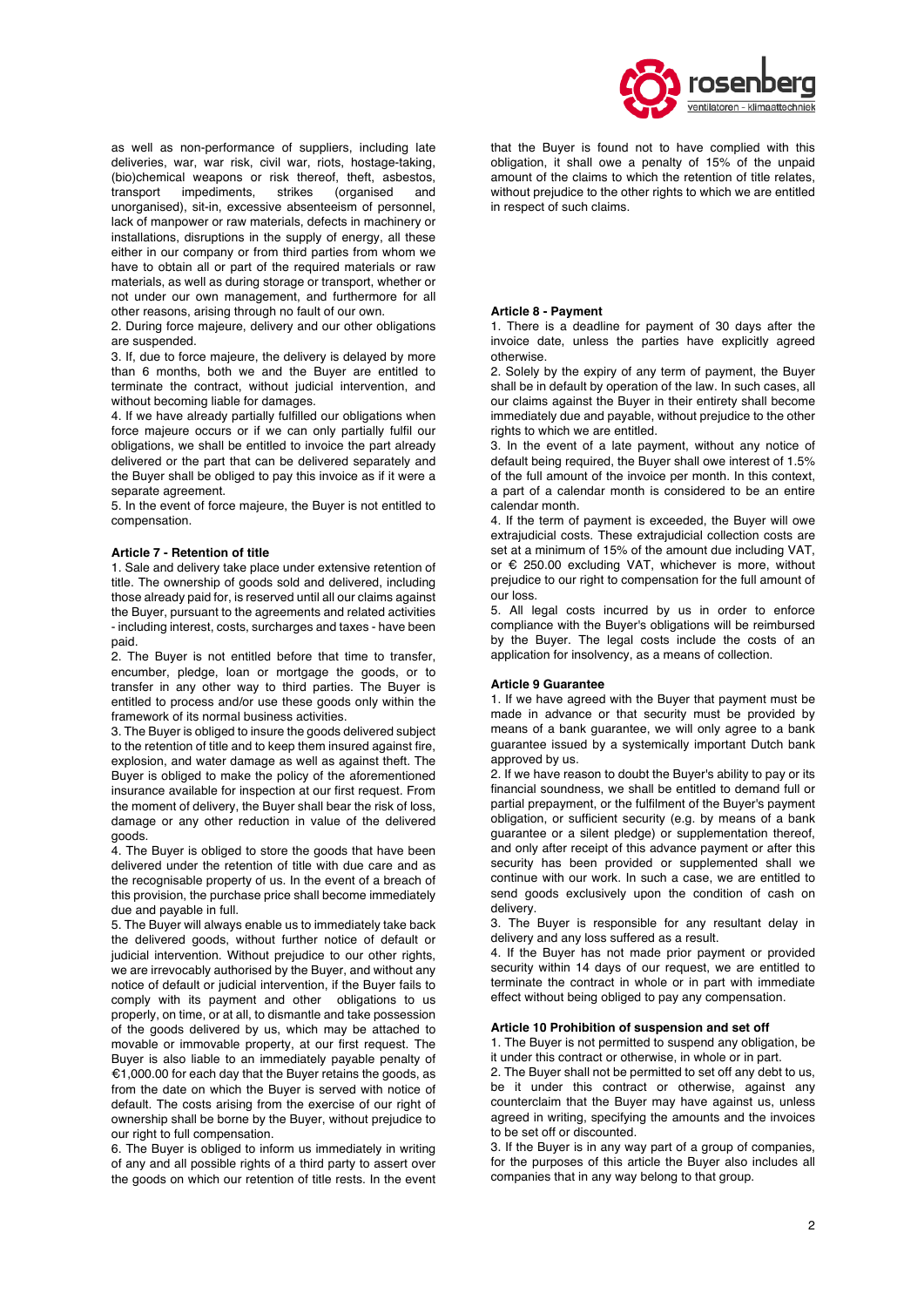

# **Article 11 - Dissolution and suspension**

1. If the Buyer does not comply properly, on time, or at all with any obligation owed us under the contract with us, or in the event of bankruptcy, moratorium, closing down and/or liquidation of the Buyer's company, as well as in the event of a justified fear that the Buyer will not be able to fulfil its financial obligations towards us, we shall be entitled, without notice of default or judicial intervention, to terminate the contract and the contracts directly related thereto in whole or in part, or to suspend the execution thereof, at our discretion. Termination or suspension shall not affect our other rights, in particular to claim compensation from the Buyer for our loss as a result of early termination. If at the time of termination, the Buyer has already received services in performance of the contract, such services and the related payment obligations shall not be subject to termination. Under no circumstances will we be obliged to pay any compensation.

2. When such an event occurs as is referred to in section 1 of this article, all our claims against the Buyer

shall be immediately due and payable in full and we shall be entitled to take back the goods in question. In such cases we shall be entitled to enter the premises and buildings of Buyer, in order to take possession of the goods. The Buyer is obliged to take the necessary measures in order to enable us to enforce such rights.

#### **Article 12 - Cancellation by Buyer**

1. Any order placed with us can only be cancelled by the Buyer if we have given our written permission to do so. In such cases, the Buyer is obliged to compensate us for loss of profit, among other things.

2. In the event that we agree to cancel the order, the Buyer will owe compensation which is at least equal to the invoices we have received from our suppliers in connection with the purchase of the required materials, plus the work already carried out by us, which will be without prejudice to the right to full compensation.

3. If the Buyer cancels the order immediately after it has been placed, the compensation shall in any case amount to at least 60% of the order, because all goods are immediately ordered by us from the relevant suppliers one day after the order and cancellation is therefore not possible.

4. If goods are ordered by the Buyer that are in stock, the compensation is at least 25% of the purchase price.

5. The Buyer is obliged to indemnify us at all times against claims from third parties as a result of the cancellation of the order.

### **Article 13 - Deficiencies**

If the delivered goods contain deficiencies that are technically unavoidable (e.g. deviations in quality, colour, size, weight, design, etc.) and/or do not lead to a substantial limitation of the functionality of the goods and/or do not result in the goods no longer having the functionality necessary to be used for the specific purpose of the Buyer, this does not constitute a deficiency.

### **Article 14 - Inspection and complaints (advertising)**

1. The Buyer is obliged to carefully inspect the goods (or have them inspected) for damage and otherwise immediately upon delivery or after completion of the work carried out by us, or after receipt by itself or by a third party acting on its behalf, whichever is the sooner.

2. The quantities, weight, composition, as stated on the consignment notes, delivery notes, order confirmation, invoices or similar documents, shall be deemed to be correct if no complaint is made immediately after receipt and before operation and/or processing and if no note has been made on the consignment note or the receipt.

3. Complaints about delivered goods and work carried out by us must be made in writing by the Buyer. The following applies here:

- the right to complain about visible defects shall lapse if the Buyer has not notified us of such defects in writing within 48 hours of receipt of the goods:
- the right to complain about latent defects and defects other than those described in sections 1 and 2 shall lapse if not reported to us in writing within 5 working days after the Buyer has discovered such defects, or after it could have reasonably discovered them.

4. The written notification of the complaint must be accompanied by an accurate statement of the nature and grounds of the complaint and the time when it was established. In the absence of such a statement, the written notification will not be regarded as a complaint.

5. After the discovery of any defect, the Buyer is obliged to use, process or install the goods in question without delay, and shall take all measures required by us for the investigation of the complaint

and to cooperate by, inter alia, giving us the opportunity to carry out an investigation on the area, or to have such an investigation carried out

into the circumstances of operation, processing, installation and/or use.

6. The Buyer must report any errors in the invoice to us in writing within 5 working days of receipt. Failing this, the invoice shall be deemed to be correct and undisputed.

7. Minor deviations from the usual tolerances will not be able to form a basis for the Buyer to lodge

complaints, request compensation or seek to cancel the order.

8. Complaints will not be accepted in respect of goods that have been physically changed or have been fully or partially proceeded or reprocessed.

9. A complaint does not release the Buyer from its payment obligations.

10. The return of delivered goods is only possible with our prior written permission and under the conditions set by us. If the Buyer returns the goods without prior written consent, all costs associated with returning the goods shall be borne by the Buyer. In that case, we are free to store the goods (or have them stored) at the expense and risk of the Buyer for a fee of 15% of the invoice amount including VAT.

11. Any legal claims must be brought before a competent court in accordance with these terms and conditions no later than one year after the complaint has been lodged, failing which all rights are lost. and any claim for damages shall become void.

## **Article 15 - Warranty**

1. For goods that we do not manufacture ourselves, we guarantee that the goods sold will function in accordance with the specifications of their supplier, during the guarantee period given by the relevant supplier, the period of which commences after the delivery of the product to the Buyer. Deviations from the specifications that do not result in the goods being no longer suitable for the purpose for which the Buyer uses the goods do not constitute a deficiency. This warranty does not apply if the material and/or the specific manufacturing method has been explicitly prescribed by the Buyer.

2. If we manufacture the goods sold from goods supplied by their suppliers, the warranty on the end product is limited to 12 months, the period of which begins after delivery of the product to Buyer.